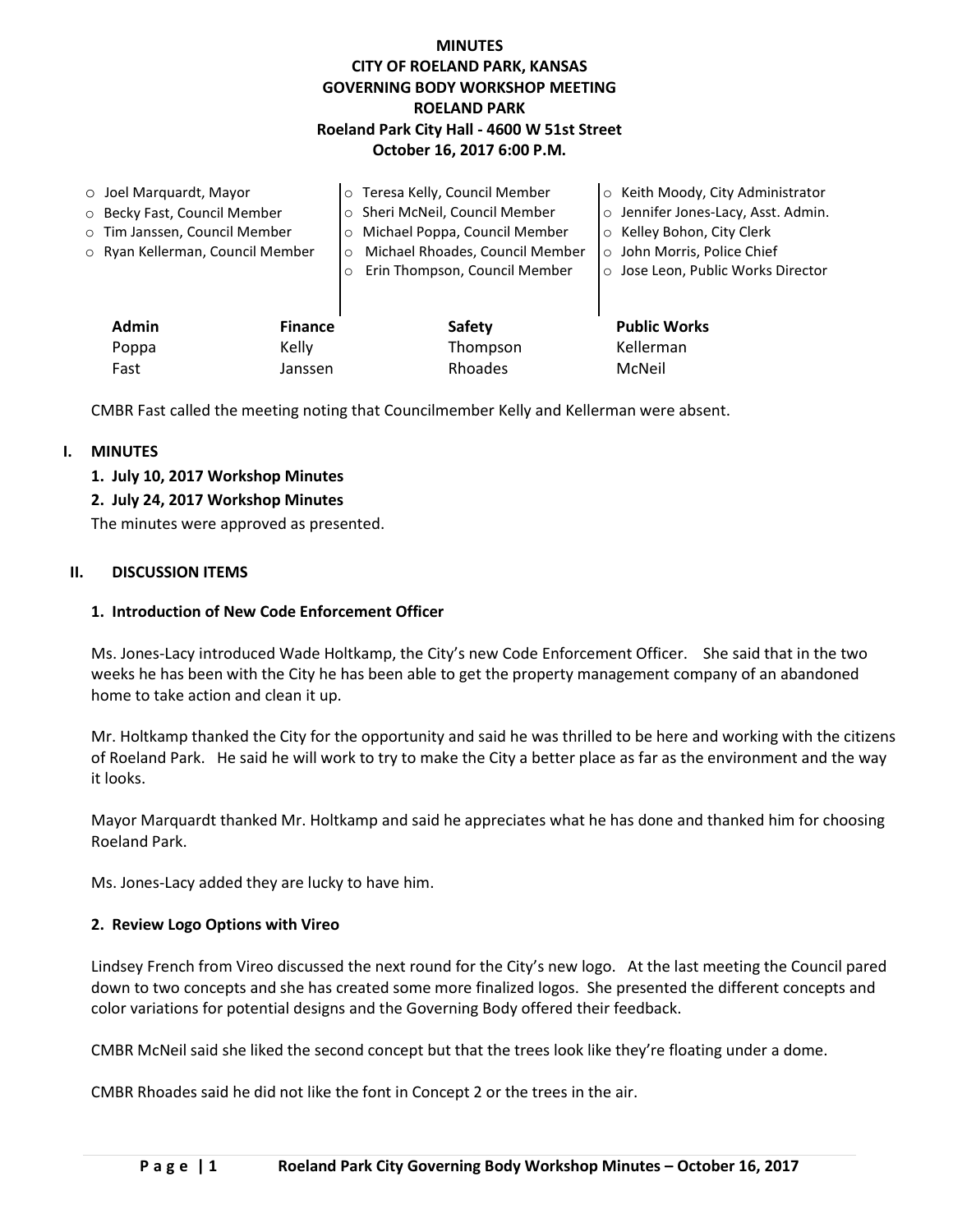Mayor Marquardt said he liked the abstract drawing of Concept 1, but was drawn towards Concept 2 as representing Roeland Park.

CMBR McNeil said she really likes the retro font in Concept 2. CMBR Thompson agreed and said her preference has switched to Concept 2.

CMBR Janssen said he was going back and forth over the weekend, but Concept 2 is now his preference.

CMBR Poppa said he loved the first concept, and he too was going back and forth, but thinks there is something about Concept 2 that brings in the community feel with the house and with the retro font it represents the City.

CMBR Fast said she likes the Roeland Park font and it goes with the 50s theme. She agreed with CMBR Rhoades that she would like to see a better placement of the trees.

Ms. French said she could do a few more iterations and would submit them to Mr. Moody. CMBR Poppa also asked to be able to see them in black and white as well.

CMBR Kelly said she did not like the color gray. She liked the two colors with the font of Concept 2. She said the trees looked like clouds and do not look like they're in the background.

After a brief discussion, there was majority agreement to move forward with Concept 2.

# **3. 3 rd Quarter Safety Statistics**

Police Chief Morris said his department has made some good arrests the past couple of months. He said they wrote approximately 2,500-3,000 citations. Chief Morris said that theft at the shopping centers continue to be the City's highest crime statistic. Also included in the quarterly report was a year-to-date report and statistics.

As always, Chief Morris advised everyone to stay safe.

## **4. Discussion on Invasive Weeds**

Ms. Jones-Lacy reviewed the background on this item as some city residents have expressed concerns regarding excessive growth from their neighbor's yard into their yard. Staff has put together language that would define excessive growth as eight inches in height on a developed parcel of land, or more than 12 inches in height on undeveloped parcels. They are not changing or any language that identifies what is or is not an invasive or noxious species. She worked with Carly Iverson from the City Attorney's office to draft the recommended language. Item C provides added clarification that this is not for the intention of a tree branch causing shade in a neighbor's yard.

CMBR McNeil said she is not in favor of these changes.

CMBR Thompson said she does not have a good feeling for this and has not heard from residents who have these types of issues. She did add that if there are residents who have concerns, she would like to hear from them.

CMBR Kelly said she would be happy to look further into the different types of species that are considered noxious and invasive, but at this time did not support this code amendment. The Council agreed to have Ms. Kelly look further into this.

## **5. Discussion on Sidewalk Obstruction by Vegetation**

Ms. Jones-Lacy worked with the Mayor Marquardt to determine what the code changes would look like. The code would allow the city to notify someone once and if they do not resolve the issue, then the city would be able to take further abatement measures.